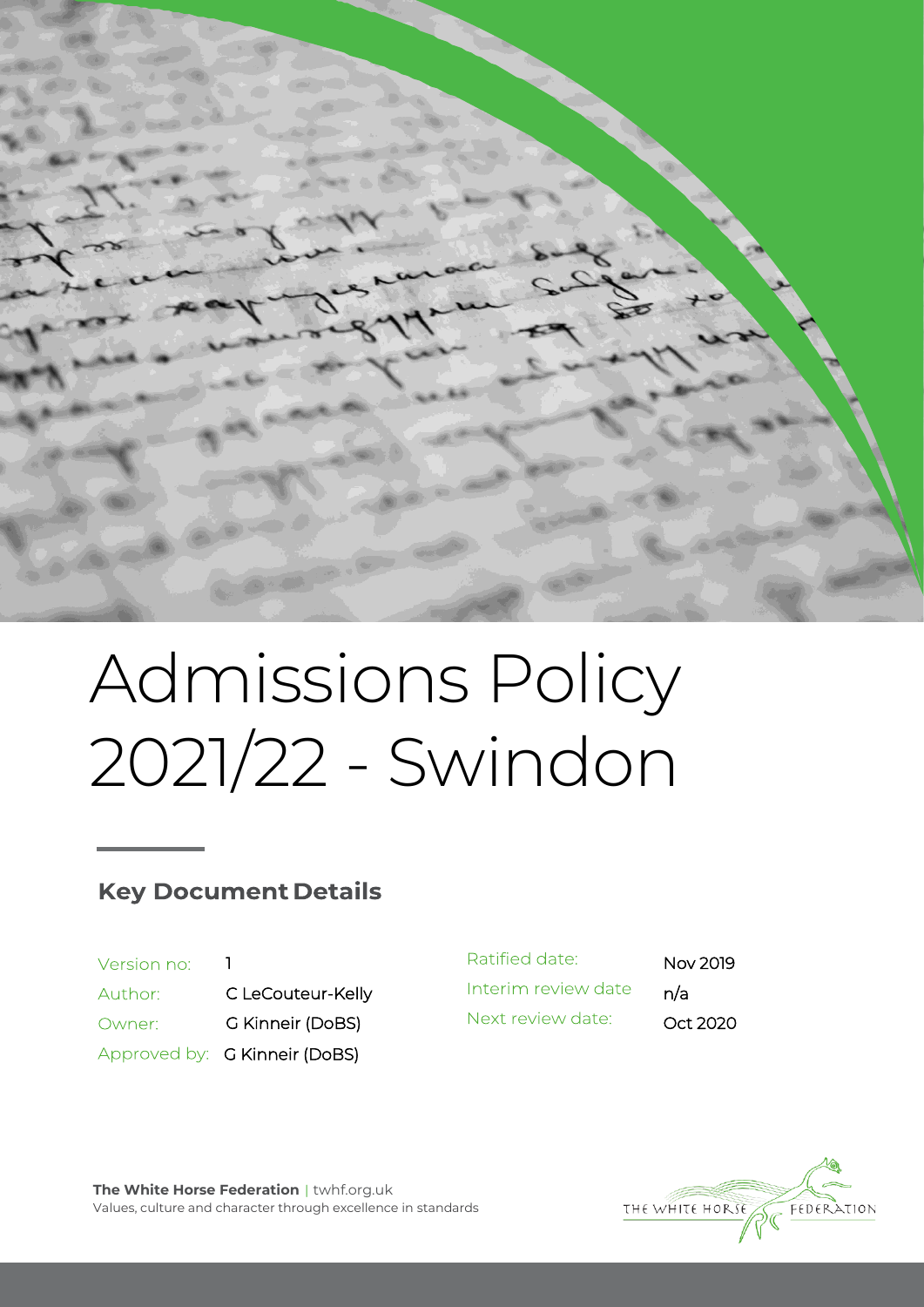# Admissions Policy - Primary and Special Schools, Swindon 2021/22

# *\*\* Please note this policy has been amended in accordance to new code of Admissions – September 2021 – all changes are made in green italic's \*\**

#### Introduction

This policy has been written on behalf of all The White Horse Federation Schools (TWHF). Applications to attend a TWHF School are welcomed from all families. As the federation is a Multi Academy Trust, the Directors of the trust are responsible for their own Admission Policy and arrangements are in line with the Admissions Code of Practice and the Local Authority's Admissions Schemes.

#### Timing of Admission

Pupils will normally be admitted at age four in the September of the school year during which they reach their fifth birthday. The School Admissions Code requires school admission authorities to provide for the admission of all children in the September following their fourth birthday. However, a child is not required to start school until they have reached compulsory school age following their fifth birthday. For summer born children this is almost a full school year after the point at which they could first be admitted.

#### Summer born Children

A summer born child is one born between 1st April and 31st August. A parent of a "summer born" child may request to delay admission of the child until later in the academic year or defer admission to a year group later than that of their natural cohort and this request will be considered.

For further information, please follow the link to view this policy for Delayed and Deferred Admissions.

[www.swindon.gov.uk/info/20071/school\\_places\\_and\\_admissions/705/school\\_admission\\_arrangements/4](http://www.swindon.gov.uk/info/20071/school_places_and_admissions/705/school_admission_arrangements/4)

#### Timing of Applications

All Primary Schools in Swindon are required to participate in the Swindon Co-ordinated Admissions Scheme and Swindon LA has set up a standard common application form for all schools.

# Important dates for admission to TWHF SCHOOLS in September 2021:

| Primary    |                                      |
|------------|--------------------------------------|
| 01/09/2020 | Applications can be made             |
| 15/01/2021 | Deadline for on time applications    |
| 16/04/2021 | Offers made to Swindon residents     |
| 30/04/2021 | Deadline for parents to accept place |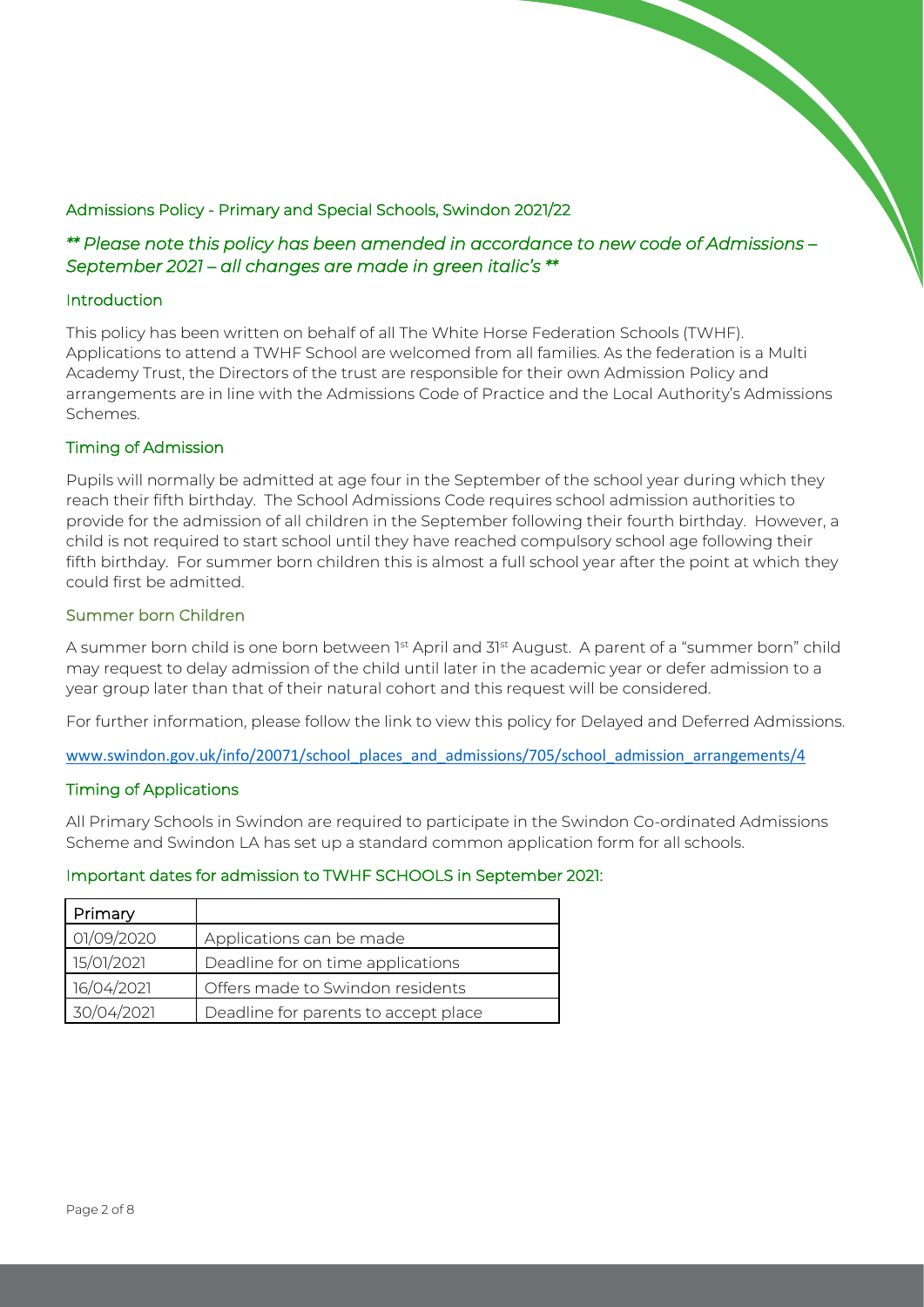# Late Applications

Applications received after the closing date given above will not be considered until all on-time applications have been assessed according to the priority criteria below.

#### Over-Subscriptions Criteria for White Horse Federation Schools

*The Published Admission number (PAN) applies to the relevant year group for Admission in September 2021-2022*

| <b>School Name</b>               | <b>PAN</b> |
|----------------------------------|------------|
| Drove Primary School             | 90         |
| Gorse Hill Primary School        | 60         |
| Grange Infants School            | 90         |
| Grange Junior School             | 90         |
| Haydon Wick Primary              | 40         |
| Moredon Primary & Nursery School | 60         |
| Mountford Manor Primary School   | 30         |
| Rodbourne Cheney Primary School  | 30         |
| The Croft Primary School         | 60         |
| <b>Tregoze Primary School</b>    | 30         |
| ** Nyland Campus (SEMH SCHOOL)   | 42         |

# **NOTES**

\*\* Admissions to Nyland is determined through the SEN Assessment Team.

# Primary School over subscriptions

In all admissions cases, all applications will be agreed until the admission number is reached. Unfortunately, there may be occasions where a year group is over-subscribed and in these circumstances a set procedure will be followed to ensure places are allocated fairly. All applications will be ranked in order of the oversubscription criteria in these cases.

The oversubscription criteria are as follows:

A child who has a statement of special educational need or an Education Health and Care Plan is required to be admitted to the school.

Priority 1*. A "looked after child" or a child who was previously looked after but immediately after being looked after became subject to an adoption, child arrangements, or special guardianship order (90) including those who appear (to the admission authority) to have been in state care outside*  of England and ceased to be in state care as a result of being adopted. A looked after child is a child *who is (a) in the care of a local authority, or (b) being provided with accommodation by a local authority in the exercise of their social services function (see the definition in Section 22(1) of the Children Act 1989)*

*90 An adoption order is an order under the Adoption Act 1976 (see Section 12 adoption orders) and children who were adopted under the Adoption and Children Act 2002 (see Section 46 adoption orders) A "child arrangements order" is an order settling the arrangements as to the person with whom the child is to love under Section 8 of the Children Act 1989 as*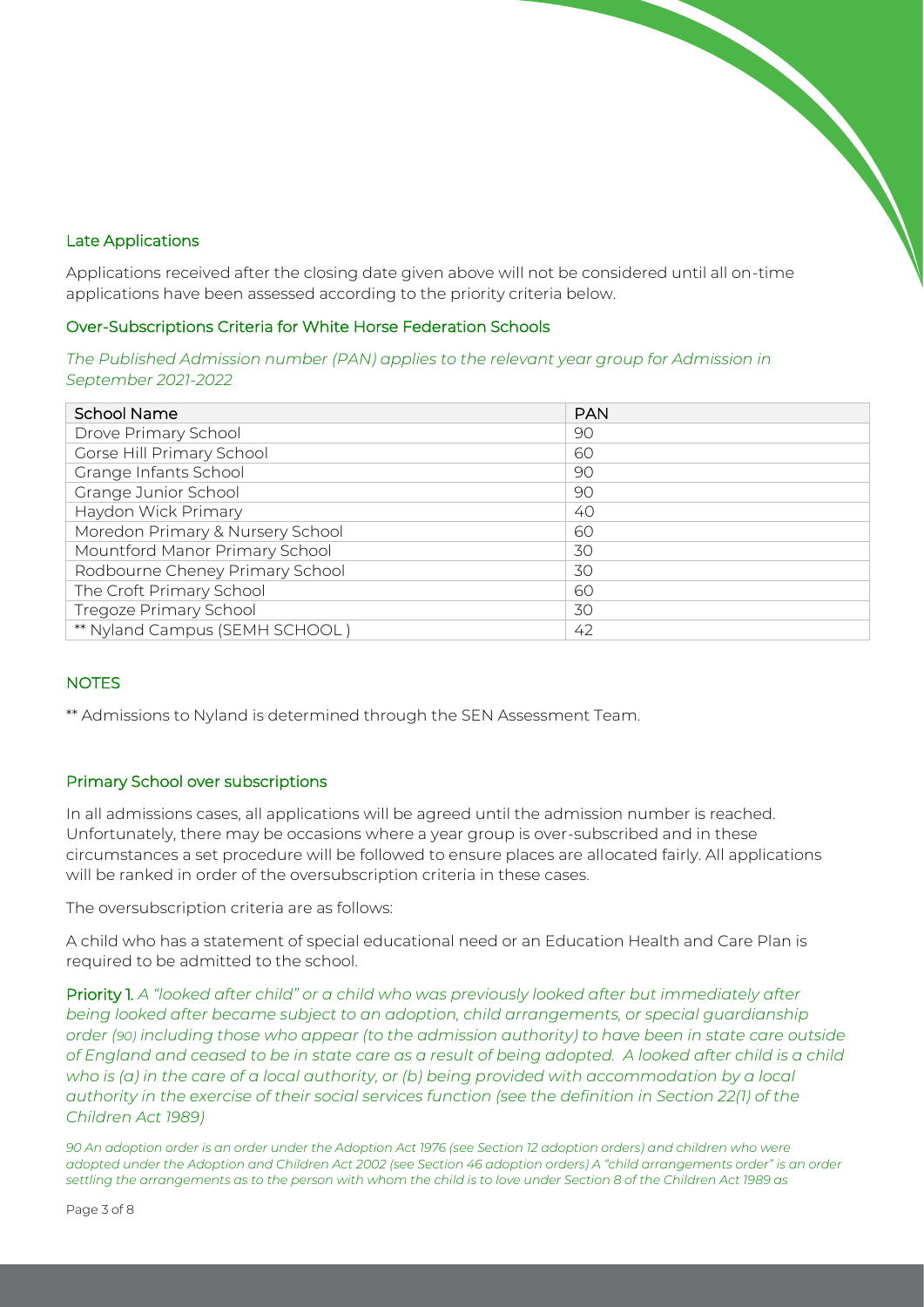*amended by Section 14 of the Children and Families Act 2014. Section 14A of the Children Act 1989 defines a "special guardianship order" as an order appointing one or more individuals to be a child's special guardian (or special guardians)*

Priority 2. Any child who has a sibling attending the same TWHF school (including Grange Junior School) at the same time as he or she is due to be admitted; this does not apply to admission to The Ridgeway School and 6th Form College, when a child is moving from Primary to Secondary School. A child who attends a TWHF Primary School does not have an automatic entitlement to attend Ridgeway School and 6th Form College. See Ridgeway School & 6th Form College's Admission's Policy for further details.

Priority 3. *Any child of a member of staff employed by The White Horse Federation for two or more year at the time of application for admission to the school is made, and/or who were recruited to fill a vacant post where there is a demonstrable skill shortage. The family unit must live within the Local Authority area for the school being applied for. This includes step children, foster children and children of co-habiting partners. (Please complete Appendix 1 – supplementary information)* 

Priority 4. Any child living within the school's catchment area (details available from the school and LA);

Priority 5. Any child other than those falling in category 1-4 above.

#### **Decider**

In all cases where the school is oversubscribed, distance will be determined from the *applicant's home address to the school on the following basis:*

*Distance is measured as a straight line between the Local Land and Property Gazetteer (LLPG) address point of the applicant's home address and of the school within each oversubscription criteria. If the direct distance measurement does not separate applicants, places will be offered by random allocation.*

#### Children with Special Educational Needs/Education Health and Care Plans

Pupils with a statement of special educational needs or Education Health and Care Plans are required to be admitted to the school. Once an EHCP reaches the formal proposed stage the administration of the admission of the young person becomes the responsibility of Special Educational Needs Assessment Team (SENAT) at which point this policy ceases to apply.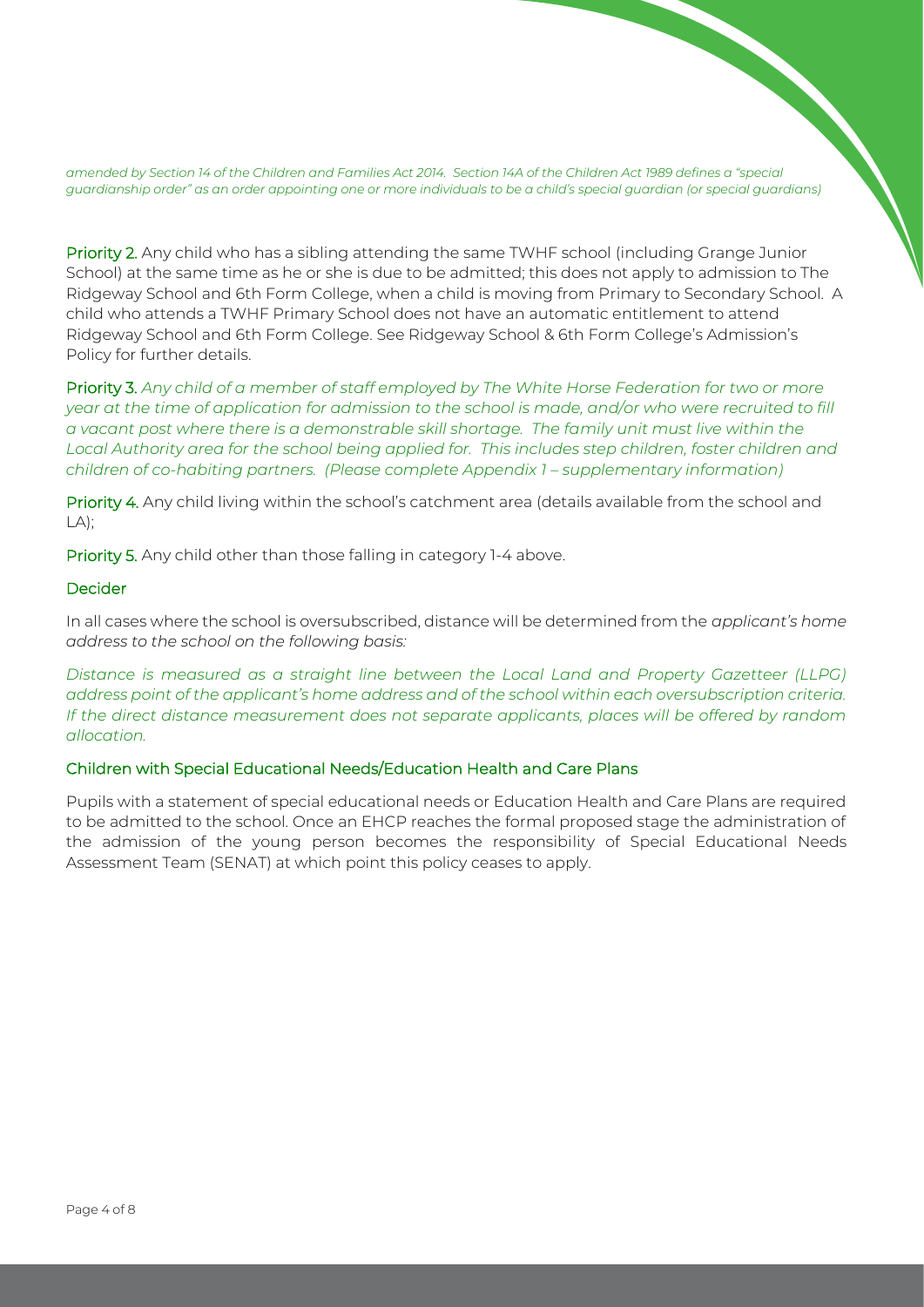# Supplementary Information Form

The Local Authority Admission form will be used as the only application form for TWHF Primary Schools. No supplementary information will be required with the exception of information relating to priority 3. See appendix 1.

# Sibling

Sibling refers to brother or sister, half brother or sister, adopted brother or sister, step brother or sister, foster brother or sister or the child of the parent/carer's partner where the child for whom the school place is sought is living in the same family unit at the same address as that sibling. Any child that has an EHCP that names the school can be treated as a sibling even if they have not yet started at the school.

#### Children of Staff

*Children of staff are defined as employees being on the permanent payroll of The White Horse Federation as a place of work for at least two years prior to the date of application and/or having been recruited to fill a vacant post for which there is a demonstrable skill shortage. Children of staff includes step children, foster children and children of co-habiting partners living as a family unit. The completion of a supplementary form is required for consideration under this oversubscription criteria (see Appendix 1)*

# Multiple Births and Children of Serving Armed Forces Personnel

If necessary, the school will admit over its PAN to accommodate siblings born at the same time (e.g. twins, triplets etc.) or the children of serving armed forces personnel. In such cases the school can exceed the statutory limit of 30 per class to prevent the separation of twins or children from a multiplebirth, and to accommodate the admission of children of serving armed forces personnel outside of the normal admission round. This number shall not exceed 33 per class.

#### **Nurserv**

Where a Nursery provision is in place; children will be admitted to the Nursery Department during the term following their 3rd birthday. The exact age of admission however is determined by the availability of places.

Children may be registered for the Nursery in the year in which they are 3. The number of Nursery places at: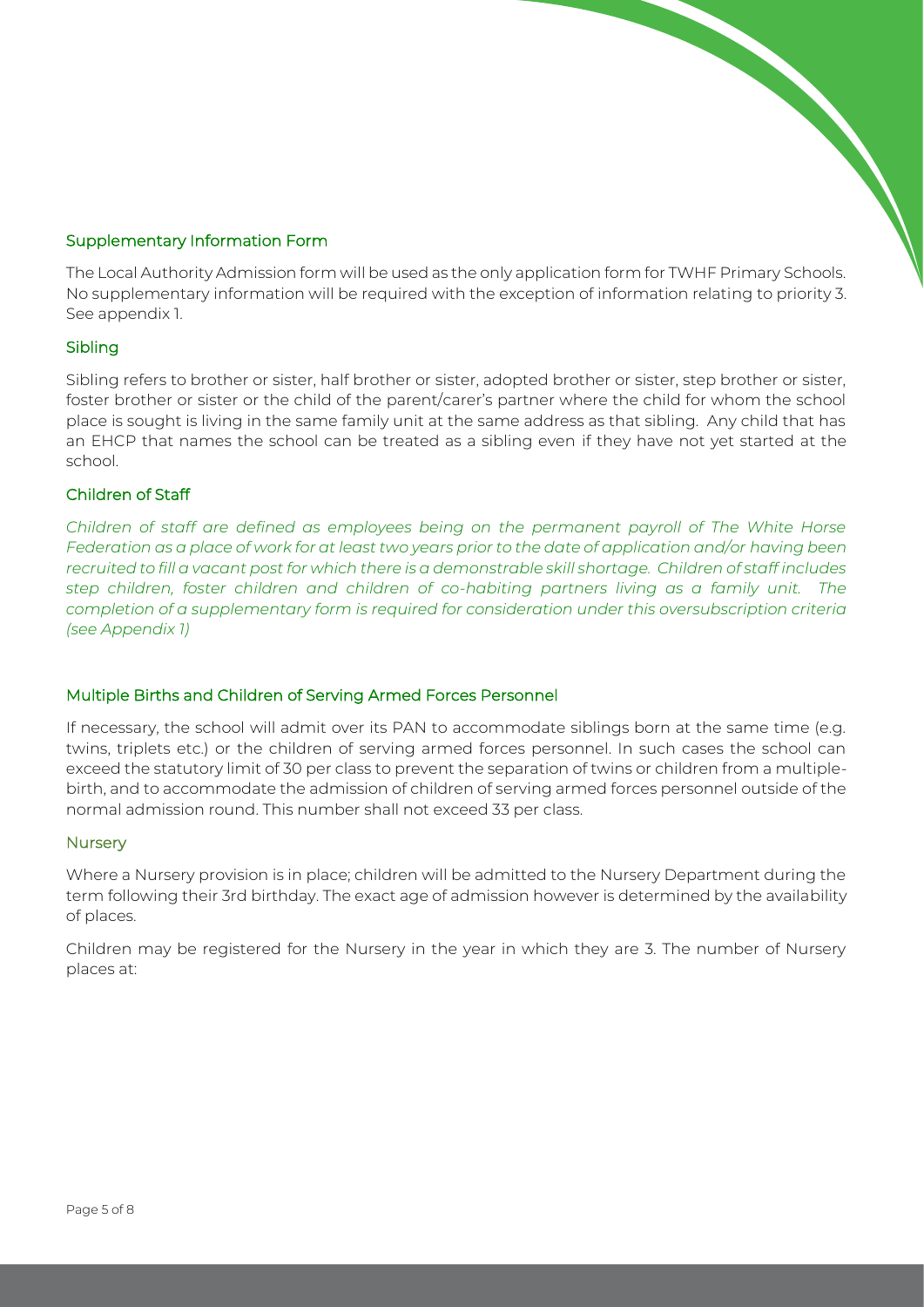| School Name                      | <b>Nursery Planned Admissions</b> |
|----------------------------------|-----------------------------------|
| Drove Primary School             | 104 (52 am and 52 pm)             |
| Mountford Manor Primary School   | 26 am                             |
| Moredon Primary & Nursery School | 52 (26 am and 26 pm)              |
| Gorse Hill Primary School        | 100 (50 am and 50 pm)             |
| Rodbourne Cheney Primary School  | 80 (40 am and 40 pm)              |

Where applications for admission to Nursery exceed the number of places available, the above criteria for admission will be applied. In the event of over-subscription when the above criteria have been applied, priority will be given to the eldest applicant.

Please note that the parents whose children go to nursery must complete a Primary Common application form for their Reception application to be valid. Placement in a Nursery setting does not give your child automatic entry in to Reception class. All applications for entry to Reception class will be considered in line with the deadline for entry submissions (see above).

# 2-Year-Old Provision

A 2-year-old provision, for children who qualify to receive the Early Education Entitlement, is available at the following premises:

| School Name                     | Nursery Planned Admissions   |
|---------------------------------|------------------------------|
| Drove Primary School            | $\vert$ 24 (12 am and 12 pm) |
| Mountford Manor Primary School  | 8 (am)                       |
| Rodbourne Cheney Primary School | $\vert$ 32 (16 am and 16 pm) |

We welcome pupils with special educational needs and disabilities however due to the nature and layouts of the premises and provision of the above schools, every application to the 2-year-old provision will be assessed individually to ensure the medical, physical and emotional needs of the child can be met. All schools will comply with their obligations under the Equality Act 2010.

# Catchment Area

A catchment area is a geographical zone served by a school. The address that determines a child's designated area is the place where s/he is ordinarily resident with his/her parent(s) or legal guardian(s). Most schools have a catchment area but some addresses fall within areas shared by two or more schools.

# Home Address

The home address given on the application form must be the address where the child resides for most of the week with his or her parent or carer. Where a child has a joint address, then the address where the child Tax Credit/child benefit is paid will be taken as the child's home address. Evidence may be required in this instance.

# *Applications at Other Times of the Year (In-Year Transfer Applications)*

*For the academic year 2021/22, TWHF has delegated the consideration of In-Year Transfer Application to Swindon Borough Council (SBC). Applications to be admitted to a WHF School outside the normal admissions round can be made directly to SBC via this link:* 

*[www.swindon.gov.uk/info/20071/school\\_places\\_and\\_admissions/422/transferring\\_to\\_a\\_swindon\\_sch](http://www.swindon.gov.uk/info/20071/school_places_and_admissions/422/transferring_to_a_swindon_school) [ool](http://www.swindon.gov.uk/info/20071/school_places_and_admissions/422/transferring_to_a_swindon_school)*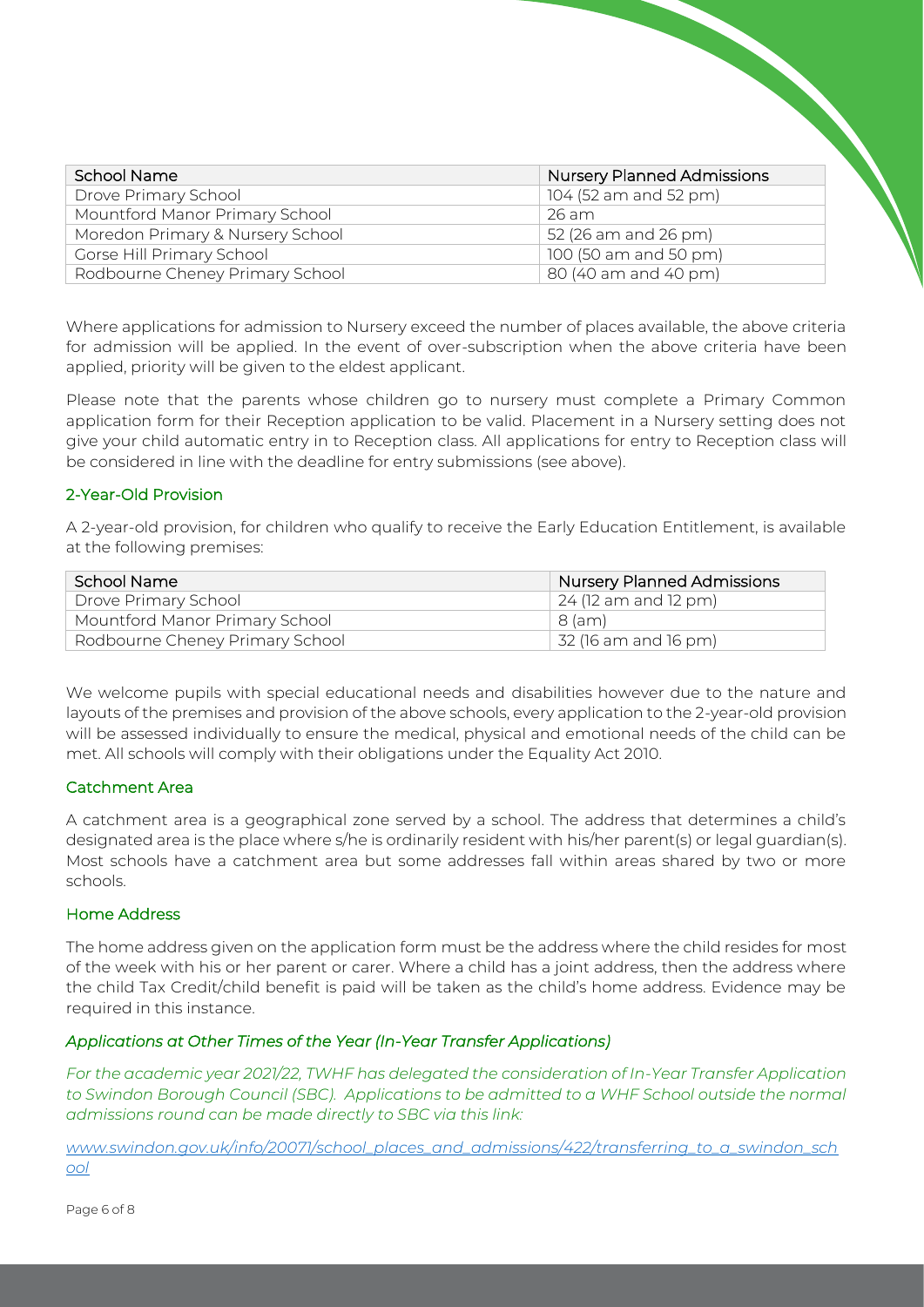*A paper copy of this application is available from SBC for parents without access to the internet. For further information please refer to the In Year Co-ordinated Admissions Scheme via this link:* 

*[www.swindon.gov.uk/downloads/file/6449/in-year\\_coordinated\\_admissions\\_scheme\\_2021-22](http://www.swindon.gov.uk/downloads/file/6449/in-year_coordinated_admissions_scheme_2021-22)*

#### Waiting Lists

Where a place at a TWHF School cannot be offered, the child will be placed on a waiting list. Where an application is received the child's name will be retained on the waiting list until the end of the academic year. Letters will be sent to parents asking them to re-apply for the following academic year if they wish to be considered in the following year. If a place becomes available at the school, the place will be offered in accordance with the published oversubscription criteria and not the length of time a child's name has been on a waiting list. Names will be removed from the lists if requested or if the offer of a place that becomes available is not accepted. Positions on waiting lists may change due to new applications received. Placing a child's name on a waiting list does not affect the parent's right of appeal against an unsuccessful application. However, this does not include an appeal against placing a child out of their year group. Waiting lists will be re-ordered in accordance with the oversubscription criteria whenever a child joins or leaves the waiting list

#### Appeals Procedure

Parents have a right of appeal to an independent panel against any decision made by the governors regarding the admission of their child. Information about the appeal procedure will be provided where a place at a TWHF school has been refused. Applicants should contact the Admissions Team, Swindon Borough Council.

#### Objections to these Admission Arrangements

Objections to these admission arrangements can be made to the Schools Adjudicator whose decision is binding and enforceable. Further information on how to make an objection can be obtained from the Office of the Schools Adjudicator:

www.schoolsadjudicator.gov.uk

#### Appendix 1

Supplementary Information Form (SIF)

Page 7 of 8